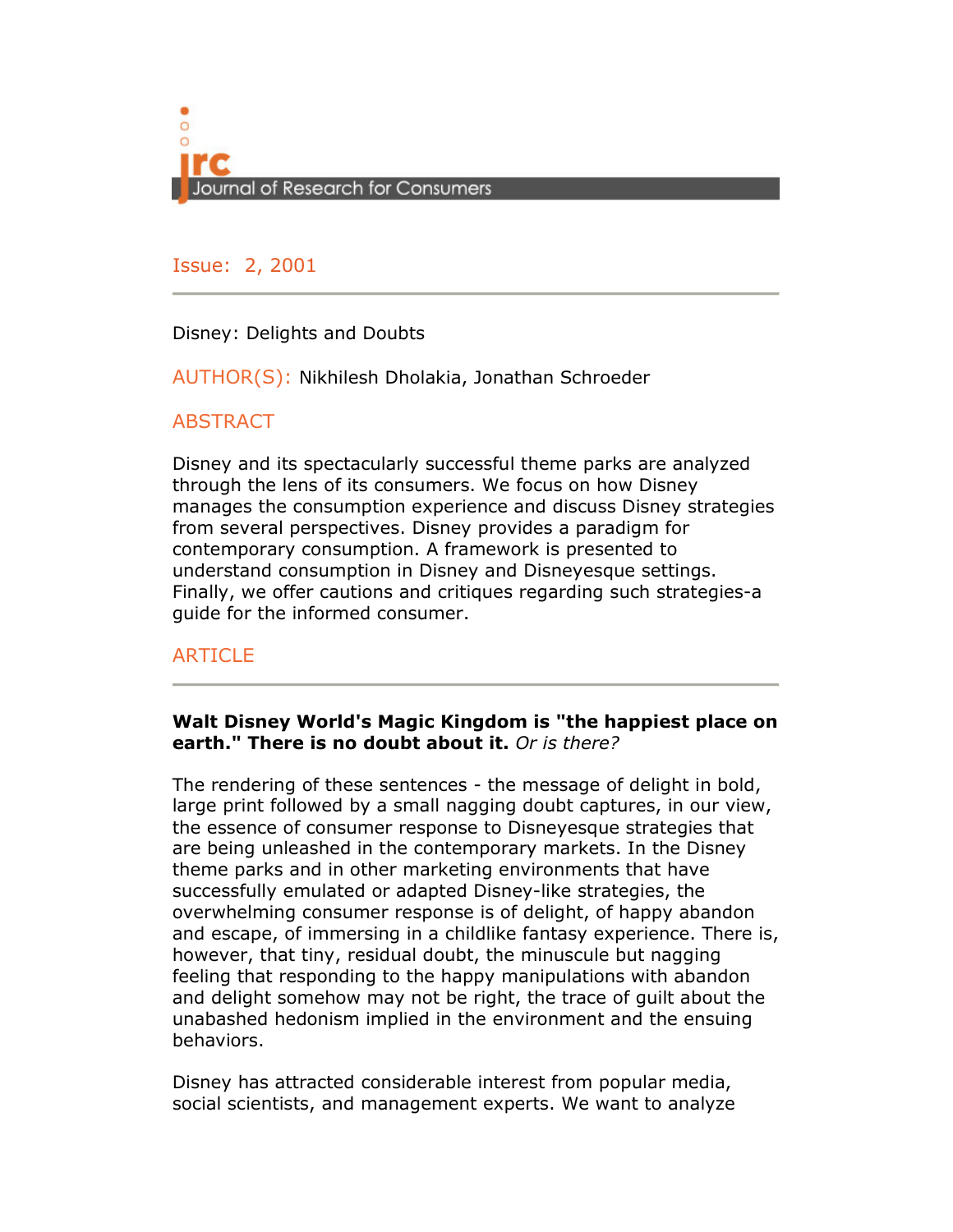Disney through the lens of its consumers, or "guests", as they are referred to in the Disney theme parks. How does Disney manage the consumption experience? What do Disney strategists provide that matches consumer needs and especially desires? What conclusions can we draw from Disney practice for those providing goods and services outside the Magic Kingdom?

Based on our own experiences at Disney's theme parks, combined with a brief review of the growing literature on travel and consumption, we describe key marketing practices evident in Disney environments. Then we present a framework to understand consumption in Disney settings-setting that are being widely emulated and becoming a paradigm for contemporary consumption. Next, we discuss the generalized learning from such strategies that is permeating business enterprises in general, but with a focus on how consumers themselves gain insight from such analyses. Finally, we offer cautions and critiques regarding such strategies-a guide for the informed consumer. Our goal is not to ruin the Disney experience; rather we offer consumer-based insight into those nagging doubts about how Disney manages consumers inside and outside their famous theme parks.

### CONSUMING TRAVEL

Travel suspends some of the rules and habits that govern everyday behavior, and substitutes different norms and customs, in particular those that are appropriate to being in the company of strangers. Traveling can lead to new and exciting forms of sociability, play, inquisitiveness, extraversion, and gregariousness that is lacking at home. John Urry outlines several elements of "consuming places" that shed light on the complex interconnections between travel, marketing, and consumption (1995). Let us review these elements briefly.

First, places are reinvented as sights of consumption, providing an arena for shopping, hanging out, using goods, and photographing or videotaping friends and family. Second, places themselves are consumed visually - they are devoured through sight and other senses. Third, places can be consumed literally; what people take to be significant about a place-industry, history, buildings, literature, environments-is over time depleted, devoured, or exhausted by use. Fourth, it is possible for localities to consume one's identity so that such places become almost literally all-consuming places (Urry 1995). Industries such as arts, tourism, and leisure are all important in the cultural transformations of places into consumption sites (cf. Löfgren 1999).

Consuming places represent a complex integration of consuming space, consuming goods, and consuming services. The travel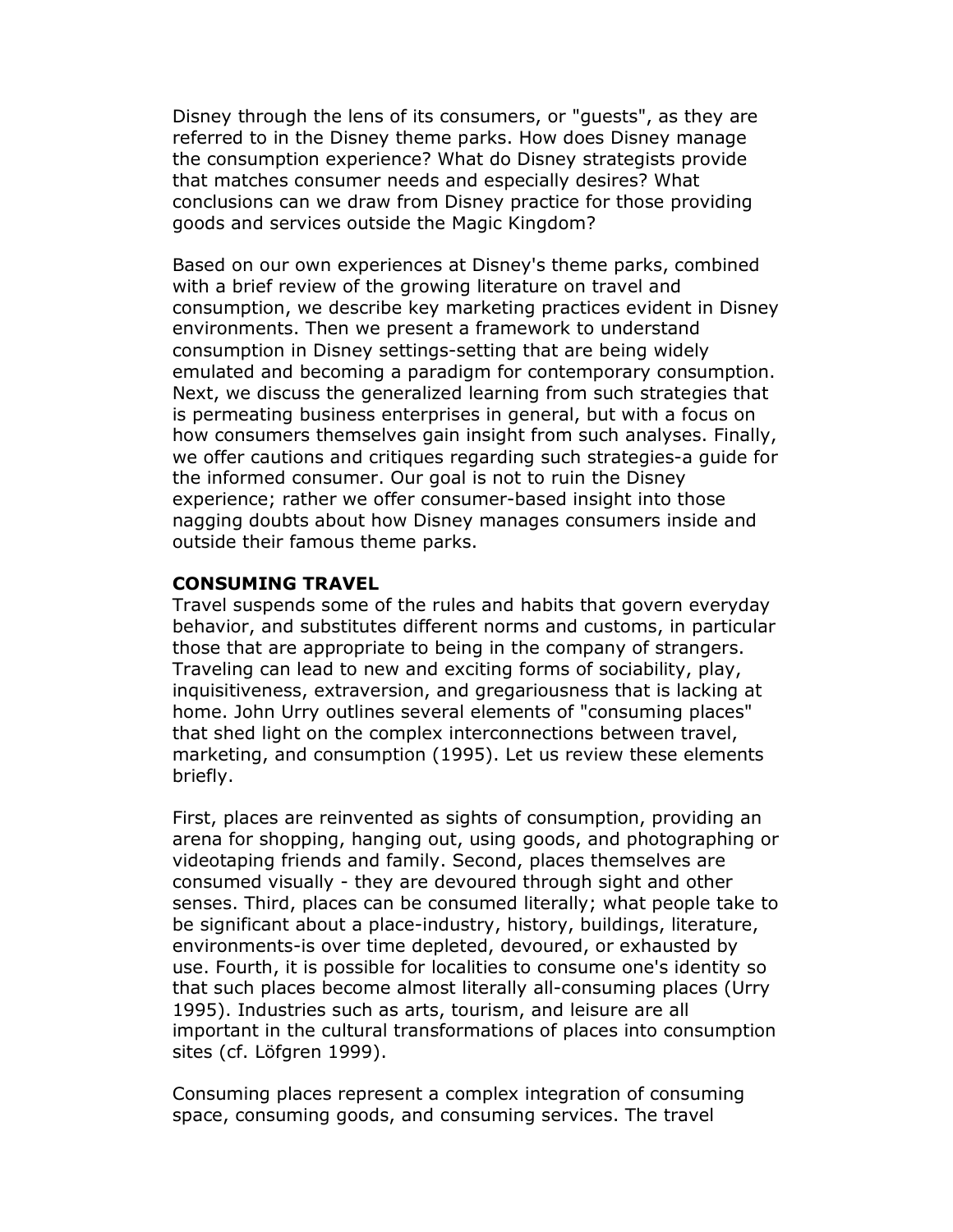industry combines with retailing to provide scripted sites for consumers (e.g., Desmond 1999). Disney is in the business of entertainment travel. Nike Towns spectacularize shopping. Gift shops in museums, and their catalog and web versions, are as popular as the collections in those museums. Sights can also be ordered on an authenticity scale; there is a growing business in offthe-beaten-path tours for consumers in search of non-tourist sights, eco-travel, and adventure travel. There is even a guidebook for 'dangerous travel' for globetrotters who are "adventurous, curious, intelligent and skeptical of the soundbite view" (Pelton 2000).

## MARKETING A LA DISNEY

The Disney entertainment agglomerate includes not just theme parks but also publishing, movie studios, retailing, cruise ships, the Buena Vista Internet group, and even a major television network. The theme parks are not the oldest part of the Disney Empire but it is in these theme parks, specifically in California's Disneyland followed by the huge Walt Disney World in Florida, that the quintessential postmodern marketing strategies of Disney were invented and perfected.

Florida's Walt Disney World is the world's largest theme park, a quasi-sovereign geographic entity secured by the Reedy Creek Improvement District (Shenk 1995). The Florida complex is "a massive development that includes EPCOT Center; the Disney-MGM Studios; River Country; Discovery Island; Fort Wilderness; Walt Disney Shopping Village; Pleasure Island; Typhoon Lagoon; the Contemporary Polynesian, Grand Floridian, Caribbean Ranch, Swan, Dolphin, Yacht Club, Beach Club, and Port Orleans Resort Hotels; and three man-made lakes, a wildlife preserve, and thousands of acres of undeveloped scrub and swamp" (Fjellman 1992). There is further expansion occurring at Florida. Disney's Animal Kingdom is a new theme park and entertainment areas such as BoardWalk have been added. Also, up and running is Celebration, a real town for permanent residents, that one observer links to the modern and ancient utopian yearnings (Ross 2000). It is possible to lead a complete Disney-infused life - to be born in, grow up in, work in, and die in a Disney setting.

More by evolution than design, the Disney vision incorporates more postmodern elements than any other large business enterprise-Disney has been called the most powerful corporation on the planet (Giroux 1999). In fact, strategies pioneered or perfected by Disney are now percolating across the American business scene. Disney has excelled in the attention economy (Davenport and Beck 2001). Let us examine some of the key Disney strategies.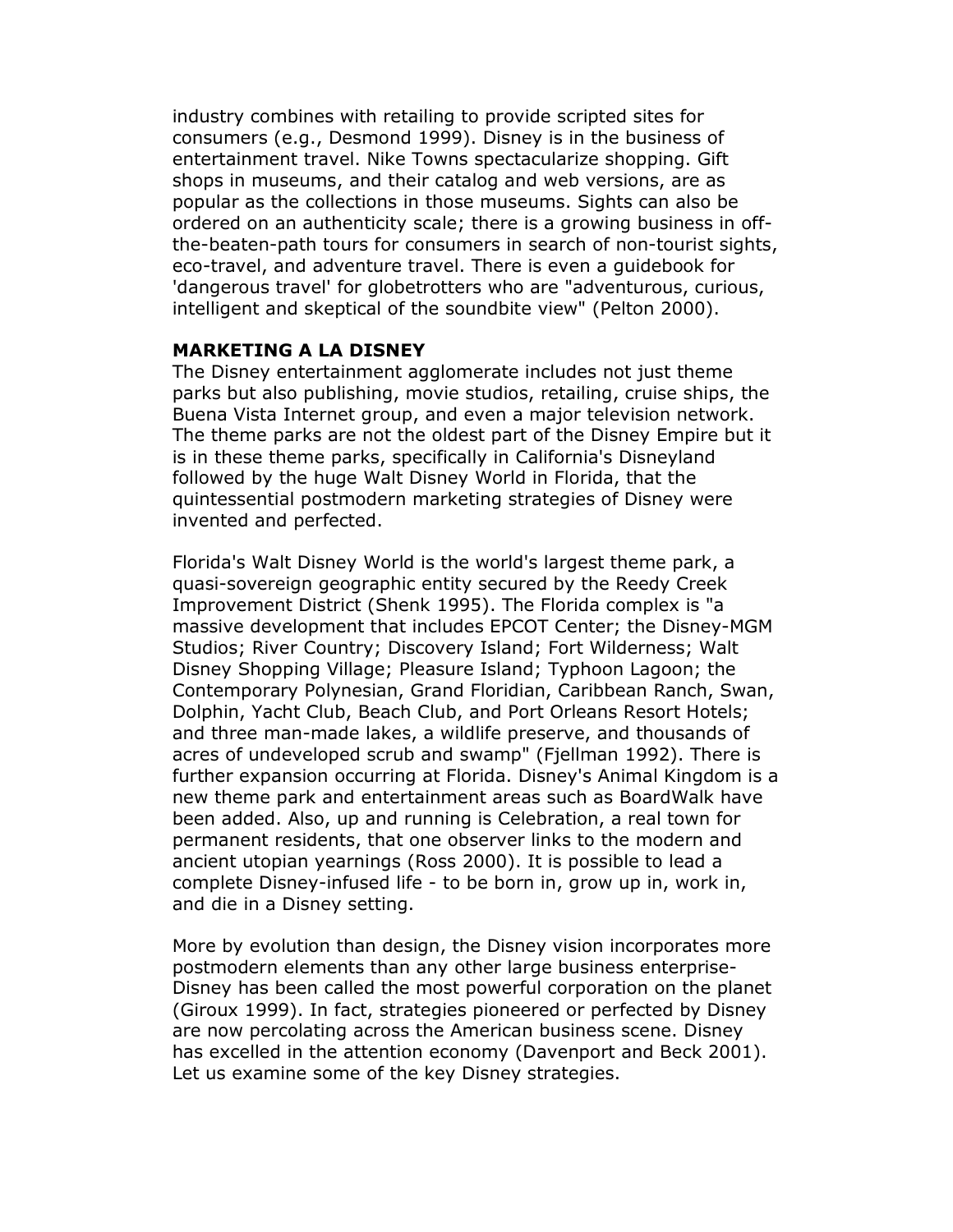#### **Spectacles**

In her analysis of Nike Town in Chicago, Lisa Peñaloza presents a useful definition of consumption spectacles. First, the memorabilia draws consumers-like a museum, spectacles like Nike Town and Disney World promise unique, valuable, and treasured cultural artifacts, such as authentic Disney products. Second, consumption spectacles require an audience actively consuming the spectacleone moves through Disney parks to fully experience them. Third, spectacles are institutionally sponsored-- this corporate patronage places a distinct stamp on the intentions, possibilities, and outcomes of consumption spectacles like Disney or Nike Town. They combine both market and non-market attributes in a way that blurs the lines between public and privatized space, entertainment and consumption, and cultural and commercial activities. Fourth, spectacles focus on a restricted set of meaning making processes, by fostering focused collective attention, which can be contrasted to festivals, ceremonies, and fairs (Peñaloza 1999).

The logic of consumer spectacles is typified by "sales associates guiding [visitors] back into the more customary subject position of a consumer" (Peñaloza 1999, 392). Walt Disney World is made up of an amazing variety of separate venues; each aimed at a particular target market. The original part of the park, the Magic Kingdom, an enlarged version of California's Disneyland, was designed for children, and remains an important component of the business. With aging demographics, however, Disney also concentrates on grown-ups, and has expanded into theme travel and entertainment, mass media, and the Internet. The EPCOT center, with Future World and World Showcase, were designed for adults, specifically men interested in technology and gizmos. Disney provides something for everyone-in a safe, friendly environment. Disney wants its spectacular venues to be accessible to everyone: "there are daycare centers, kennels, wheelchairs, even rentable audio cassettes that describe the sights and artificial smells of each attraction for the blind" (Fjellman 1992).

The spectacles in the Disney environments are not merely static attractions; there is a constant creation of spectacles through "happenings". On any single day during the tourist seasons, Disney theme parks across the world create as many as a dozen spectacles and extravaganzas, each comparable in scope to an Olympic game opening or a Superbowl half-time show. Disney spectacles are models of anticipation and orchestration. The parades, the laser light extravaganzas, and the fireworks are orchestrated like clockwork. Disney structures the consumer experience; it is often difficult to 'own' one's encounter with a Disney theme park.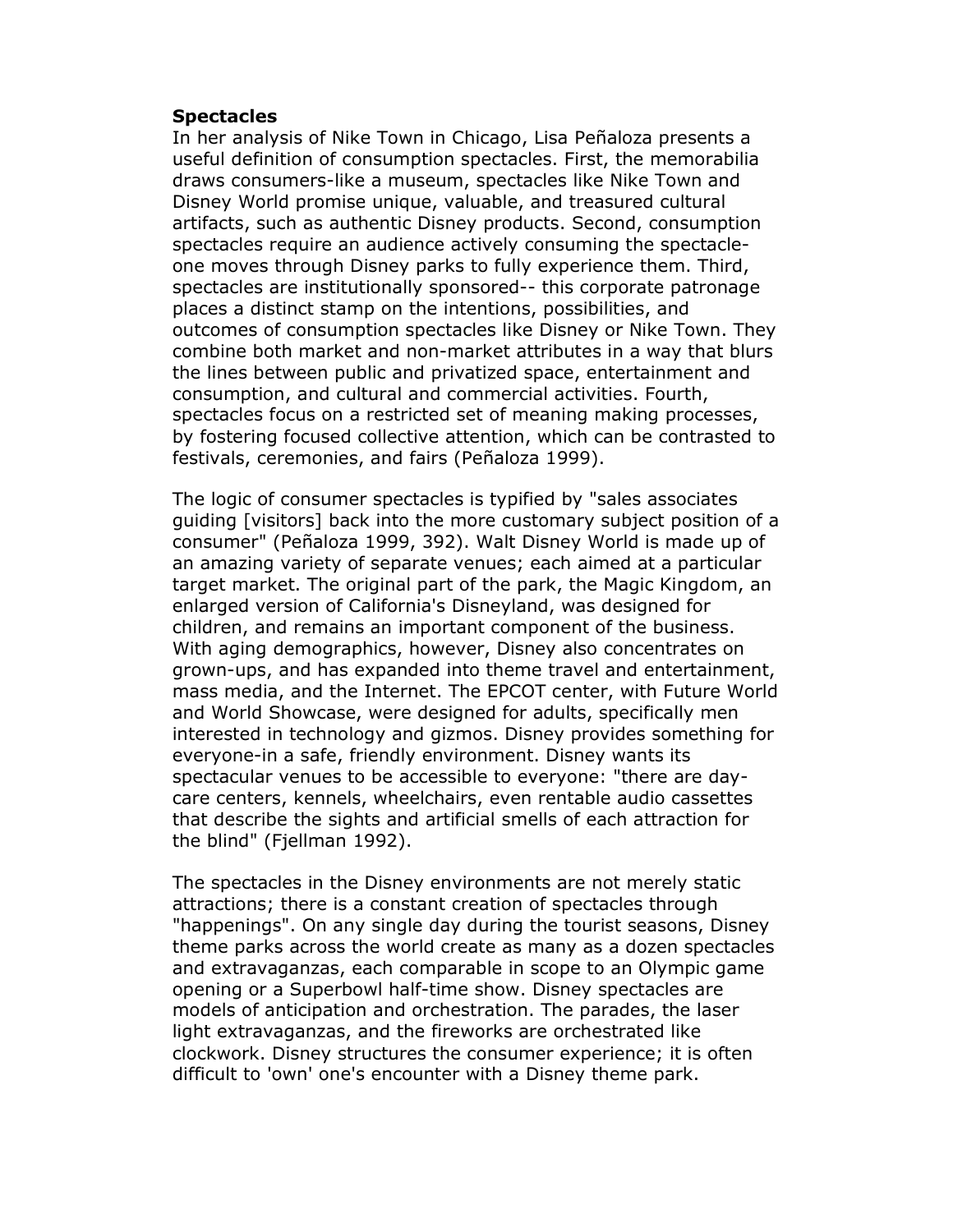### Themes

While Disney did not invent the concept of "theming", the company has employed it on a staggering scale unmatched by anyone else. Almost every square meter of the Disney locations worldwide is themed in a minor or a major way. Disney's approach to theming is through creation of transparent but engaging simulations. All but the very young visitors recognize the simulations, but are charmed by the detail and sincerity that go into these. Jean Baudrillard was one of the firsts to recognize California's Disneyland not just as a simulation in itself but as a reflection of America the hyperreal:

Disneyland is a perfect model of all the entangled orders of simulation. To begin with, it is a play of illusions and phantasms: pirates, the frontier, future world, etc. This imaginary world is supposed to be what makes the operation successful. But, what draws the crowds is undoubtedly much more than the social microcosm, the miniaturized and religious reveling in real America, in its delights and drawbacks...Disneyland is presented as imaginary in order to make us believe that the rest is real, when in fact all of Los Angeles and the America surrounding it are no longer real, but of the order of the hyperreal and of simulation. (Baudrillard 1988)

Disney's theme parks are understandable, fairly predictable, and safe. What began as a fantastic escape from 'reality' has become more real than real.

#### Fantasies

Most of the major fantasies of Europe, the Middle East, Africa, Native America, Asia and elsewhere have been or are in the process of being reinterpreted in Disney parks and films. Once in the Disney fold, the Disney-rendered versions of these fantasies become the branded and protected intellectual properties of Disney, and acquire a commercial life that is highly profitable and spans decades. Although this is a strategy that has been in place from the original days of Walt Disney in the 1930s, it is only after the mid-1980s that Hollywood studios like Warner Brothers and Universal, publishing empires like Bertelsmann, and software giants such as Microsoft have woken up to the potential of the congealed cultural capital in the ancient, medieval, and modern fantasies of nations and peoples.

#### Adventures

Although Disney parks offer some scary rides such as the Space Mountain, the Matterhorn, the Thunder Mountain Railroad, and the Tower of Terror, the basic Disney approach to adventure is through participation of the visitors in simulations and themed fantasies. As technology evolves to offer extreme rides, either in a physical sense or through virtual reality, Disney is facing competition on the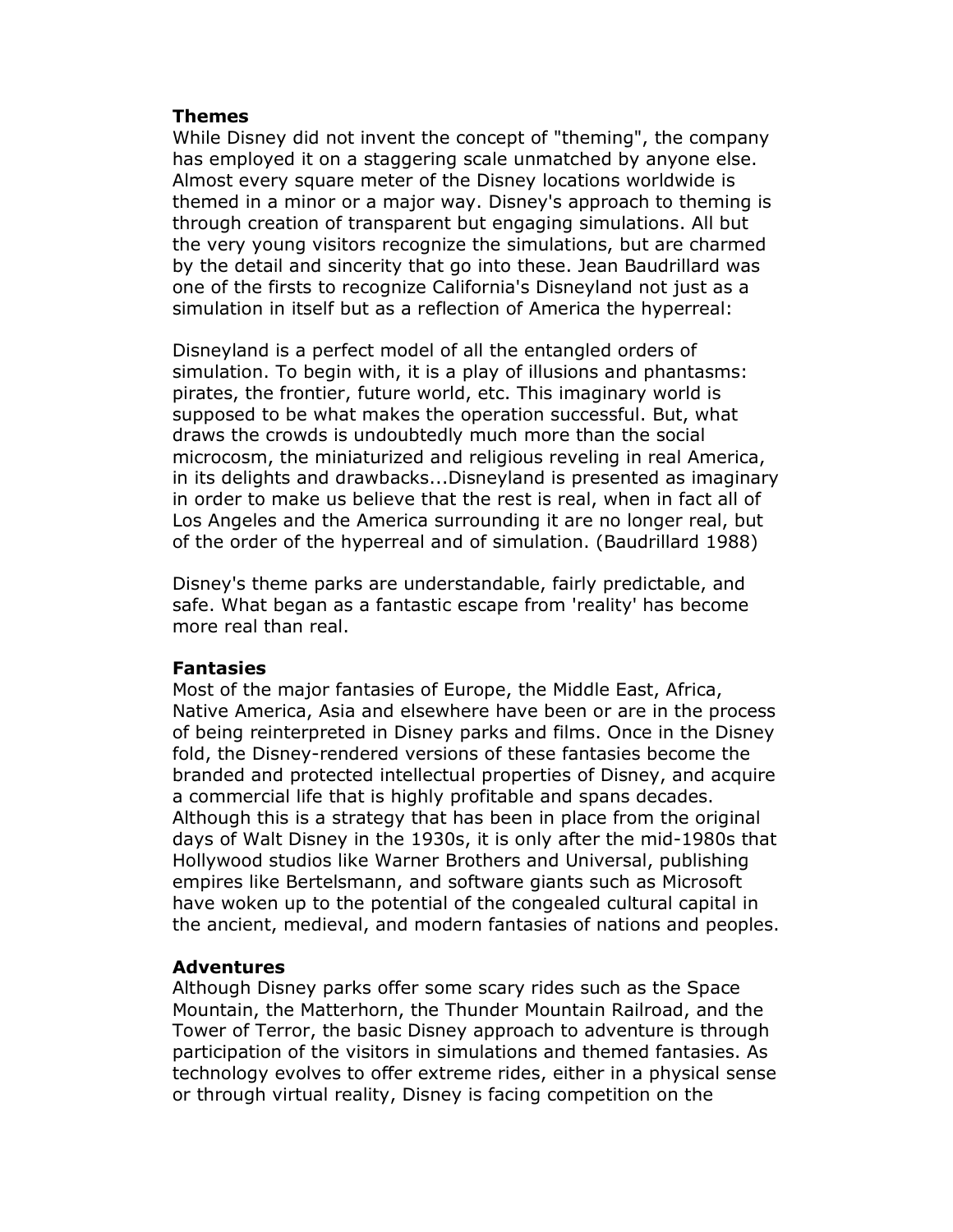"adventure" front. The Universal Studios theme parks and some of the roller coaster oriented theme parks have taken physical or virtual adventure rides to new extremes. Furthermore, some of the story lines of the newer virtual-reality oriented rides entail levels of sex and violence that are not acceptable to Disney, with its "clean family fun" image. As a result, new opportunities have opened up for major themed attractions in Las Vegas, the sultanate of sin, where virtual-reality rides are in fact perceived as a healthy way to remake the image of the gambling Mecca into a family vacation destination (Laing 1996).

### Acceleration

California's Disneyland may have started the trend toward acceleration of rides with the Matterhorn, but today's Disney parks do not compete on the basis of raw physical acceleration. Other theme parks, such as Marriott's Great America and Six Flags, are several steps ahead in terms of raw acceleration of rides.

Acceleration in Disney environments is through the creation of a state of anticipation and excitement, reflected in children tugging parents and young people tugging their companions towards each new attraction or adventure. Pauses in the form of breaks for drinks, snacks, meals, to watch a parade, or a show are necessary to check the breathless anticipation of a Disney visit. Of course, these pauses generate revenue as Disney guests buy food, drink, and souvenirs-one of the key consumer traps in the parks (see Lewis and Lacy's The Cheapskate's Unauthorized Guide to Walt Disney World: Time-Saving Techniques and the Best Values in Lodging, Food, and Shopping, 1997).

# CONSUMING A LA DISNEY

Inside Disney's parks, consumers are "guests" and guests are consumers. What characterizes what they do once they buy their ticket? A recent elaboration of the question of how consumers consume presents four metaphors for consuming: experiencing, integrating, playing, and classifying (Holt 1995). Disney offers their guests a chance to pursue each of these aspects of consumption-at their own pace, balanced to their needs. Let us examine the aspects of Disney consumption that help consumers experience, integrate, play, and classify.

## Experience

Above all, Disney is an experience. As one critical commentator had to admit, "Walt Disney World is beguiling, infinitely interesting, and Utopian." (Fjellman 1992). Disney is a hedonic experience, one that is remembered-through souvenirs, postcards, photographs, videos, and stories (see Schroeder 2002). Disney, perhaps more successfully that any other mass-market destination, offers an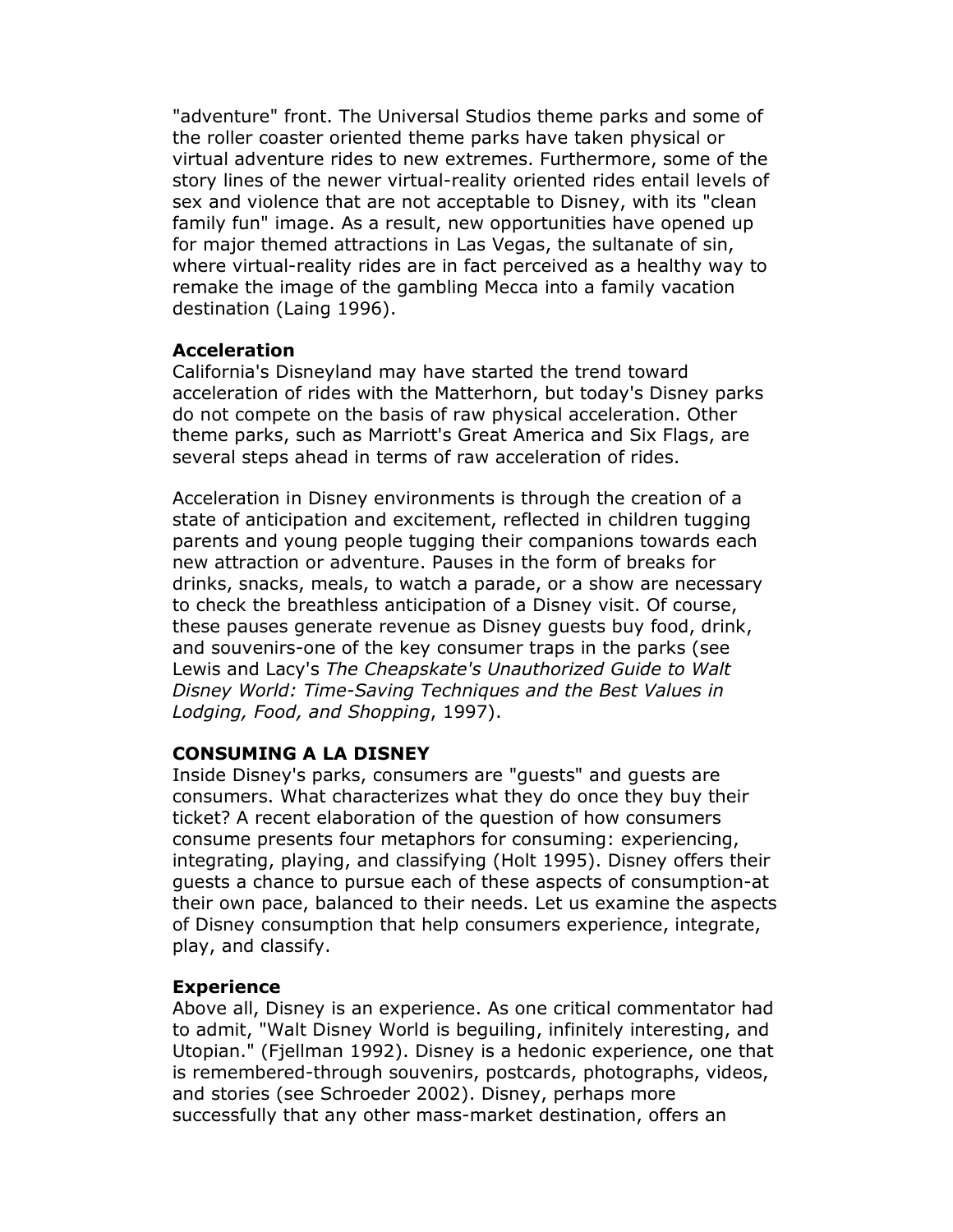enveloping encounter with the world of fantasy, imagination, and desire. Experience consists of actions that reinforce the consumption activity, such as accounting, evaluating, and appreciating (Holt 1995). Accounting is about applying a framework for consumption. In the case of Disney, consumers need to first make sense of the seemingly overwhelming number of options available to them, estimate line size, decide which of the attractions are most interesting, etc. Evaluation of the consumption experience occurs both "on-line," that is, during the event, and afterwards, through discussion and comparison. Thus, Disney's guests evaluate Space Mountain as a "scary" ride, perhaps by comparison to other rides within Disney. Appreciation is the mark of the "expert"-one who is able to see what is special about an experience or event. Thus, Disney provokes appreciative, even aesthetic responses in their customers, the "Wow" effect, or "How do they do that?" comments. The overall goal for Disney is to overwhelm their guests with appreciation for the magical world that was created just for them.

#### **Integration**

Disney's historical and (pseudo) educational attractions feed the consumer's need to integrate. Integration, through the practices of assimilating, producing, and personalizing, is a key process by which consumers "enhance the perception that a valued consumption object is a constitutive element of their identity." (Holt 1995). In other words, Disney's customers create within themselves a part of them that belongs to Disney. Disney creates a connection to young consumers through the much-loved characters of Mickey, Minnie, and Goofy. Older guests share nostalgia for Disney-the landscape of their childhood. At "The American Adventure" showcase in EPCOT, Disney offers visitors from the world over the opportunity to be and act as unabashedly patriotic Americans. Through an integration of experiences within Disney, Disney films, Disney products, and production of Disney effects through video and photography, consumers come to have a place in their heart for Disney, and value the experience of going to Disney's parks.

#### Play

Consumers, young and old, play in Disney parks. Far from an act of rational information search, consumption a la Disney is designed to be pleasurable. Consumers desire Disney because it stimulates their sense of fun and adventure-indeed it has become synonymous with fun and adventure. Through the allied activities of communing and socializing, Disney provides an arena for play-for children and adults-a license for leisure. As the population ages, Disney environments are adding more adult play options such as golf, resorts, and nightclubs. Reminiscent of childhood summer camps,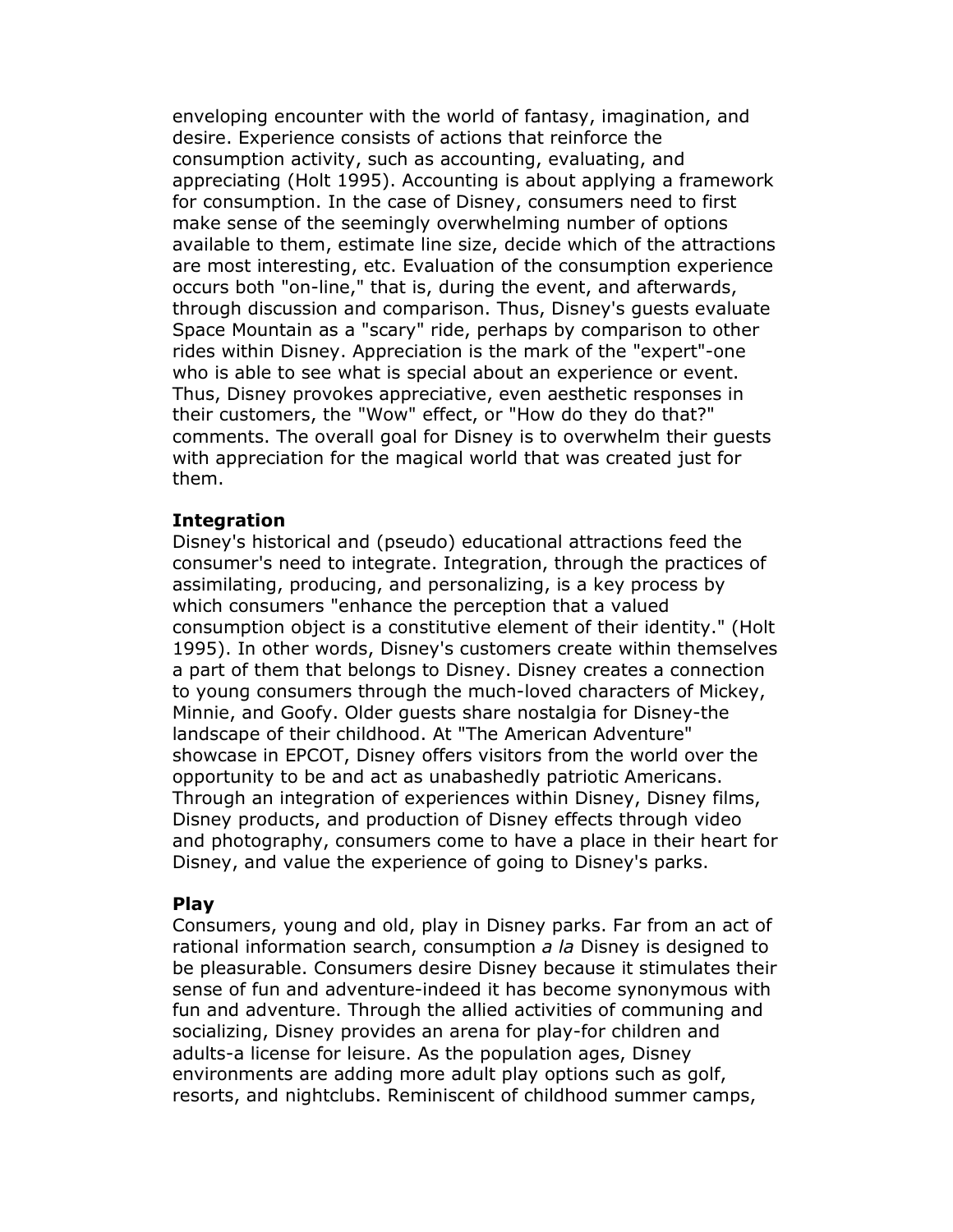now The Disney Institute is available to adult visitors. The Institute offers a large menu of "lite" educational courses, crafts, challenges, and activities such as canoeing.

### Classification

During a visit to Walt Disney World, the visitor is thrust into a fantasy world quite different from everyday life. The consumer practice of classification refers to how affiliations are built with products, images, or symbols. In addition, classification takes place through differentiating oneself from others-Red Sox fans versus Oriole fans, for example, or beer drinkers versus Scotch drinkers. Within the wonderful world of Disney, classification takes place largely through identification with Disney's characters, attractions, and themes. Children as well as adults see relationships between themselves and Mickey Mouse, for example.

Americans often view themselves as the subject of Walt Disney World, thus historical exhibits help classify U.S. visitors as 'us.' Visitors may have favorite characters or attractions, thus linking their identity to a particular image. The rituals of waiting in line, reading exhibit displays, looking over the park map, and talking about attractions each serve to promote classification in guests-What is the best attraction? What is the best route through the park? Buying Disney merchandise, such as hats, T-shirts, bags, watches, and staying in Disney hotels, also act as classifiers. Visitors can feel really "in" when, as guests of Disney hotels, they get an early admission time or roam the parks dressed in a welldesigned and expensive Disney apparel item. Upon their return home, consumers signal their allegiance to the world of Disney by displaying authentic Disney souvenirs and recorded photo and video memories that certify the verity of their pilgrimage to the Magic Kingdom.

### IMPLICATIONS FOR CONSUMERS

While the postmodern marketing practices that we have described are from Disney or Disney-like environments, they have broader consumer implications. The key insight from Disney is that the management of consumer expectations is critical to the success of any business in the unfolding postmodern Information Age. Through Disney's network of films, ice shows, consumer products, recordings, advertising tie-ins, media sponsorship, and constant market research, the company is able to shape consumer expectations to an unprecedented degree. When guests arrive at Walt Disney World, they know what to expect, what they will do, what they will videotape and photograph, and what they will talk about upon their return home. To ensure that amateurs take home good-quality photos and videos, helpful signs to the best vantage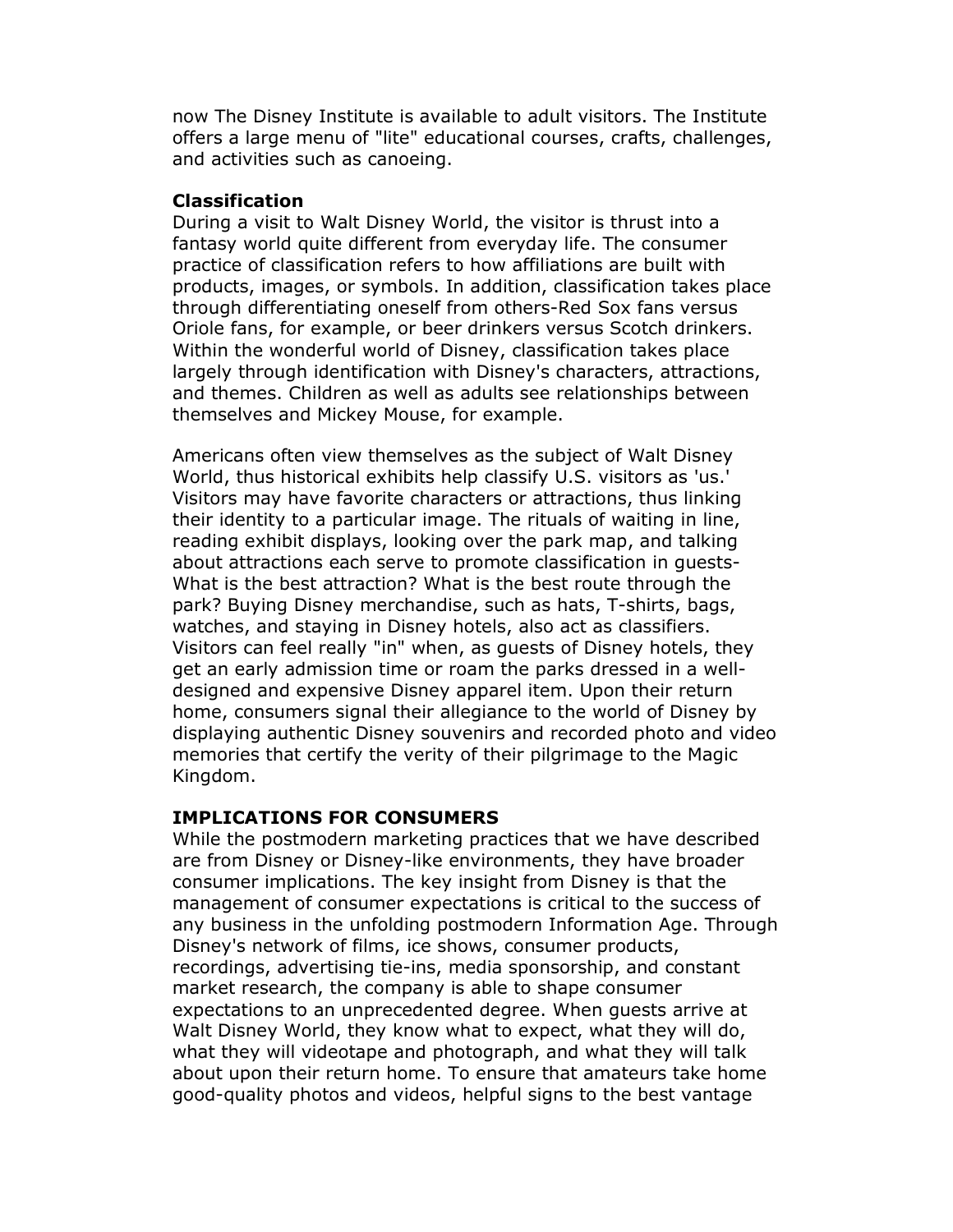points in Disney parks are provided courtesy of Kodak. From the consumer standpoint, we hope it is useful to know more about Disney's strategies-they are part of what makes the parks work so successfully-and perhaps understand more how Disney manages consumer experience.

Walt Disney World serves as a pilgrimage for many of its visitorsthey leave their homes, enter a sacred, magical world, and return transformed by their experience. Just as a religious pilgrim prepares for the visit to the sacred place through study, worship, and anticipation, the visitor to Disney theme parks is prepared through advertising, film, and travel brochure. Today, there are even dozens of websites that enable visitors to preview, review, plan, and relive every minute of their Disney theme park experience (see, for example, the Disney Web ring

http://www.ourlaughingplace.com/webring/, accessed October 25, 2001).

Disney is able to meet customer expectations through three primary strategies. First, the consumer environment is totally within Disney's control. Second, Disney's understanding and employment of images is superlative. Third, Disney's actively manages memories-both of Disney icons and images and of United States history. In the following section, we comment on these three Disney techniques for managing customer expectations.

#### Management of the Consumer Environment

Disney not only owns the land for its parks but in Florida the town of Lake Buena Vista - the hometown of Walt Disney World - is controlled by the Disney-affiliated Reedy Creek Improvement District (Shank 1995). Within the boundaries of its theme parks, Disney creates a total environment of consumption. Once the happy families have paid admission into the parks, the real consuming begins. Food, Mickey Mouse ears, souvenirs, taking pictures, drinks, more food (a "Mouskateer" ice cream bar), Minnie Mouse shoes, gifts for the folks back home, pajamas for the kids, more drinks-an endless array of possibilities designed to preserve the memory of the park before it is experienced. Fathers are often seen behind video cameras, strangely detached from the present, capturing the now for tomorrow. If you forgot your camera and film - no problem, Disney will provide one, for a price.

Disney's strategy is to keep people on the move. The layout of EPCOT center is based on extensive study of consumer behavior at Disneyland and the Magic Kingdom and on computer modeling of decision-making and traffic flows. Walt Disney World is laid out with care to insure dispersion of guests throughout the massive park, and to avoid emptiness in any particular place.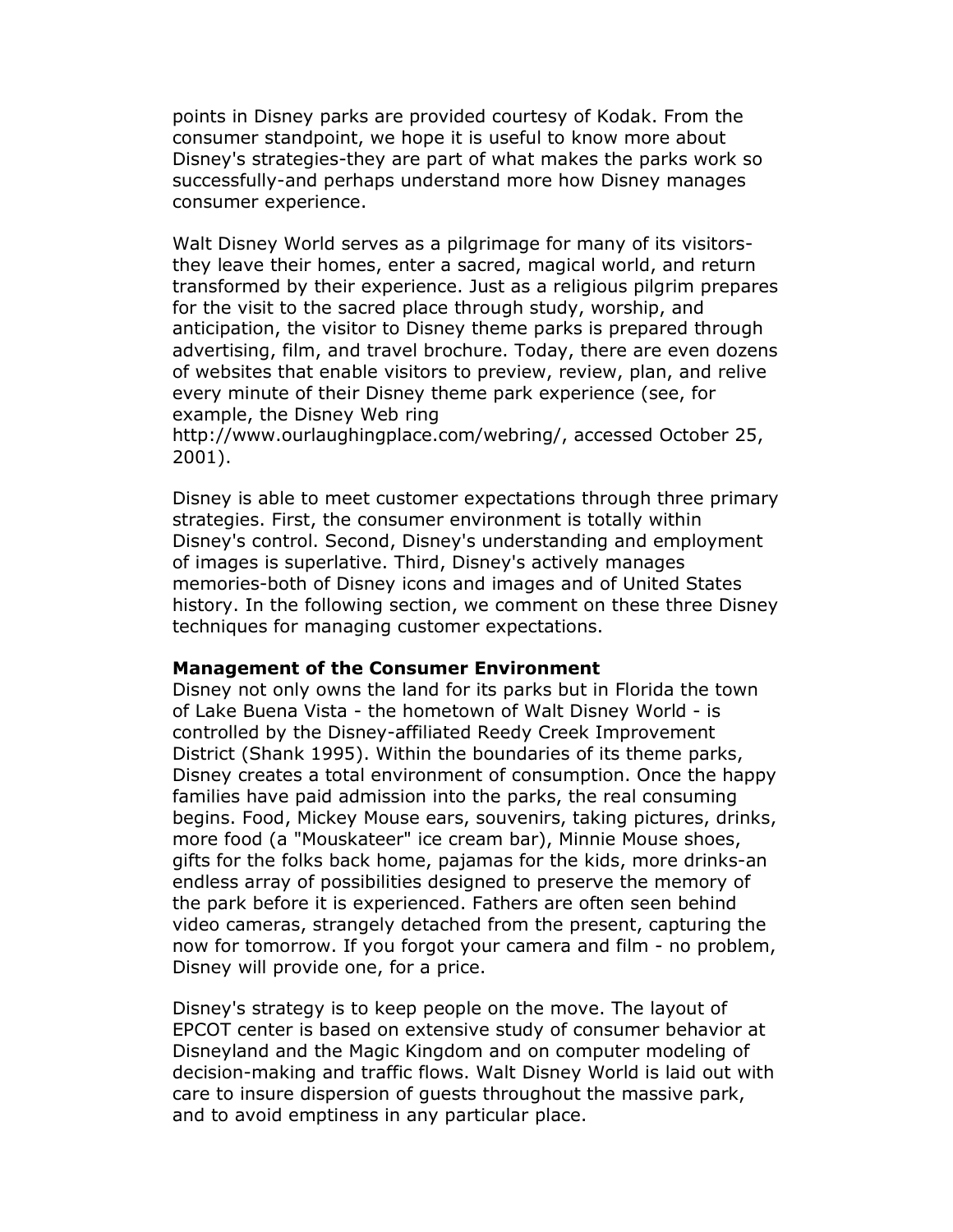Line management is critical for the smooth functioning of the park. Disney parks have scores of attractions, more restaurants than a midsize city, and dozens of sparkling clean restrooms. Lines represent the paradox of spectacle management-no crowds, no spectacle, or at least no apparent demand. The popular attractions often have the longest lines. Waiting in line increases customer expectations, builds anticipation, and offers social connections with fellow guests. By zigzagging back and forth, guests come to recognize others in line, exchange comments, and bond with other "adventurers." There can, however, be too much waiting-leading to the death of fun-boredom. The Disney version of psychological manipulation reaches its apogee in its organization of line movement. Disney strives to make waiting guests feel like the line is moving, that waiting is worthwhile, and that the lines are the fair way to manage demand. Signs announce slightly overestimated "wait times" at various points in a line, leading the guests to believe that the lines moved faster than they had expected.

Environmental psychologists Stephen and Rachel Kaplan have extensively studied what people like in the natural and built environment (Kaplan and Kaplan 1982). Their research shows that basic informational needs influence preferences for certain landscapes. People tend to prefer scenes that help us make sense of an uncertain world. Four elements are important for environments-a feeling of coherence, some complexity, legibility, and a sense of mystery.

Disney's parks reflect this framework. The theme parks have welldefined boundaries; guests know that they will not get lost outside the confines of the park (many do temporarily inside, however). These boundaries together with highly organized structure of the attractions, streets, and buildings serve to create a coherent place for consumers. Complexity refers to whether "there is enough present in the scene to keep one occupied" (Kaplan and Kaplan 1982). Disney excels at this-and this is the reason many people come to Disney, there is so much to do, for the entire family. Complexity is an important aesthetic dimension-visual richness and diversity are key elements in good design. Even though the murals, columns, and walls in Disney parks are often transparent simulations of ancient or medieval designs, they are nonetheless elaborately carved or painted. Just because a Disney design is faux, it does not sacrifice complexity.

A key element in Disney's global appeal is the *legibility* of Disney artifacts and environments - some are transparently legible even to a 2-year old. It is easy to find one's way around in a Disney park, but not so easy as to eliminate serendipity. Maps are prominently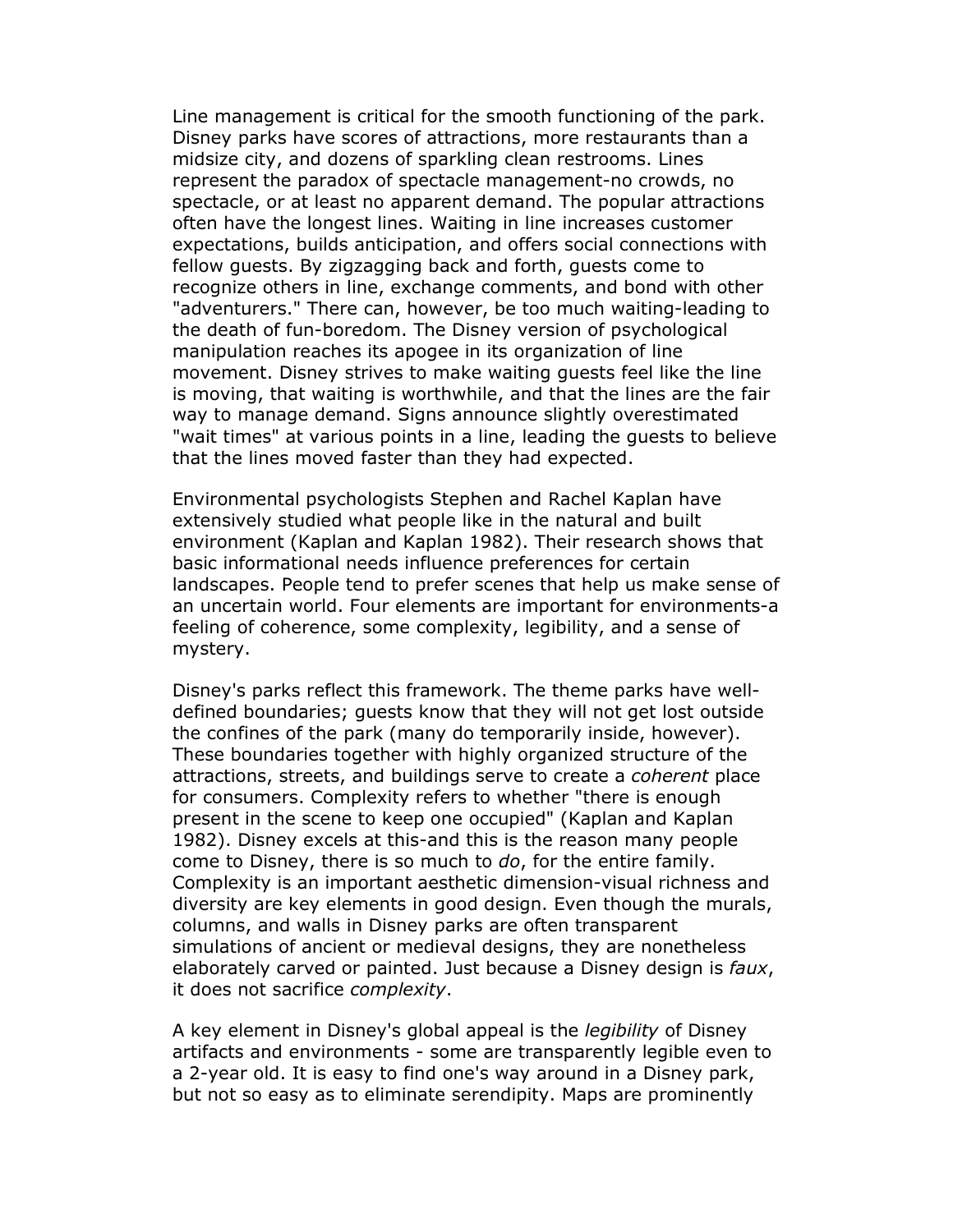posted, and plenty of assistance is available to those who need it. For first time visitors, this is critical to promote legibility, but also for loyal repeat customers, there is a sense that the place won't change, and that one is visiting a place that is familiar. Mystery refers to a belief that interacting with an environment might pleasantly surprise us. Disney's spatial layouts promote a sense of mystery in several ways. First, attractions are often inside, hidden from view. As the line moves closer, more of the attraction is sometimes revealed, but to experience the attraction, one must actually go inside or through it. Second, Disney's parks are so huge that there are always new areas to discover. Third, Disney is not static-new attractions are constantly being added. Finally, for aficionados, Disney provides mind games, such as discovering the hidden Mickey designs at hundreds of places.

#### Management of Imagery

From the look of their employees, who are referred to as "cast members" when in public view, and "guests", to the sudden appearance of Cinderella's castle off in the distance (a simulation of Germany's Schloss Neuschwanstein), Disney's use of imagery to create desired images in consumers' minds is powerful. Every element of the Disney environments that is accessible to the senses of sight, sound, touch, smell, and taste of the guests is managed to delight, if possible, or to meet an expected minimum standard of pleasantness (similar to McDonald's) otherwise. Areas beyond the reach of the sense organs of the guests are designed for stark industrial efficiency.

Starting with ensuring a squeaky-clean environment, even at the peak of a tourist season, Disney does not leave any impressioncreating element to chance. Even the "ad-libbed" lines spoken by cast members who help guests with the rides are scripted. Disney manages imagery on at least three levels. First, the corporate image is carefully monitored. Films that carry the Disney name are chosen to appeal to general audiences. More mature material is produced by other Disney-owned companies, such as Touchstone Pictures. Second, the "looks" of the parks are meticulously monitored. Third, the imagery within the parks, in the attractions, displays, and songs, are consistently choreographed to support the Walt Disney brand message.

Like a film, the tightly scripted attractions, exhibits, and indeed the entire group of Disney theme parks are reproduced each day. Just as with films, Disney visitors know that the experience will be the same next year, as it was last year and even decades ago. Like a vintage film, re-visits lead to a buoyant chaining of images and memories. This assurance of sameness is critical for Disney's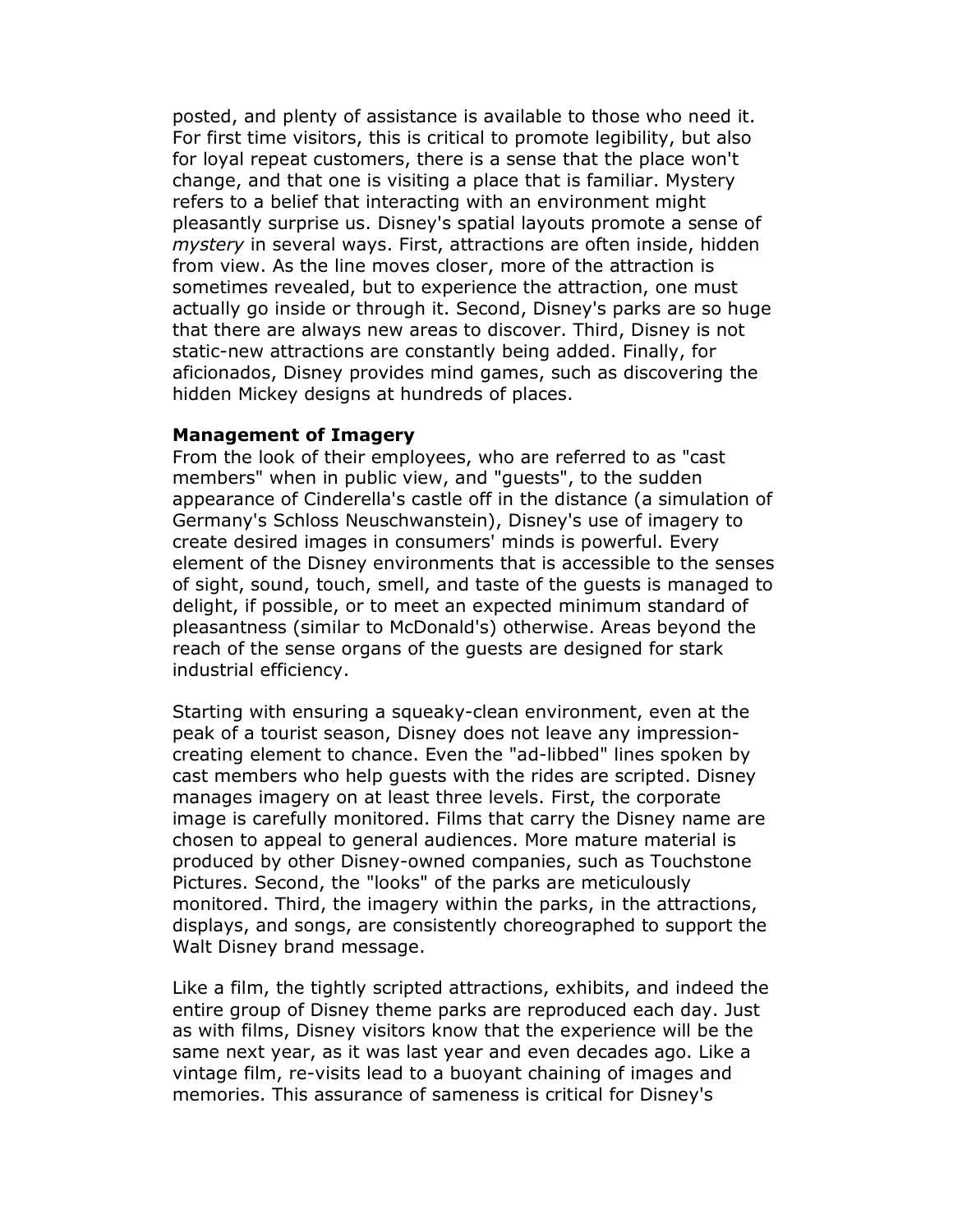success. Through reproduction, Disney is able to manage the imagery inside the park, and help insure the continuity of imagery inside their guests' heads. Like a film, Disney does not leave events to chance-the Disney day is scripted, rehearsed, and produced.

In his classic 1936 (and posthumously celebrated) essay, art critic Walter Benjamin noted that "even the most perfect reproduction of a work of art is lacking in one element… authenticity" (1968). What Disney and a select few top-notch global marketers (Coca-Cola, McDonald's, to lesser extent Sony and BMW) have acquired is the ability to substitute the loss of authenticity and aura with a synthesized aura. This synthesized aura is achieved through a superbly orchestrated program of massive self-referentiality of images. Every image in a Disney environment, every Disney entertainment product, every Disney merchandise refers back to one thing: Disney. The resultant synthesized aura is almost visible as a halo around the Disney logo. It is perhaps no accident that Tinkerbell often appears on the screen sprinkling sparkling pixie dust around Disney logo and characters.

#### Management of Nostalgia

From the utopic Main Street USA to the rousing The American Adventure exhibit at the EPCOT center, Disney manages the nostalgia of America with heart-tugging warmth. Buildings on Main Street USA are scaled to about two-thirds their original size so that they appear reachable, friendly, playful. Disney's management of nostalgia is a straightforward extension of its management of consumer expectations. People expect nostalgic feelings to be pleasant, warm, idyllic; not painful and abrasive. Disney edits, adapts, and re-presents the past in line with these expectations.

One of the most interesting things that happens at Walt Disney World is the creation of nostalgia for places never visited, a past that never was, and characters that don't exist, in the normal sense. Disney promotes nostalgia for a mythical past that was exciting, happy, and safe-a past in which the good guys always win. Disney minimizes surprise. Like memories, Disney already exists. In the mind of the consumer, Disney is nostalgia. For older visitors, Disney represents innocence of childhood-both in terms of memories and action. In Walt Disney World, it is okay to be a child again.

Disney also manages a nostalgic-mythical sense of travel as exciting and adventurous. Attractions such as Spaceship Earth and "It's A Small World" perpetuate a vision where the rest of the world exists as an artificial tourist destination for Americans. Visiting Disney (especially in the EPCOT theme park) has become a suitable substitute for venturing overseas-without the risk of terrorism or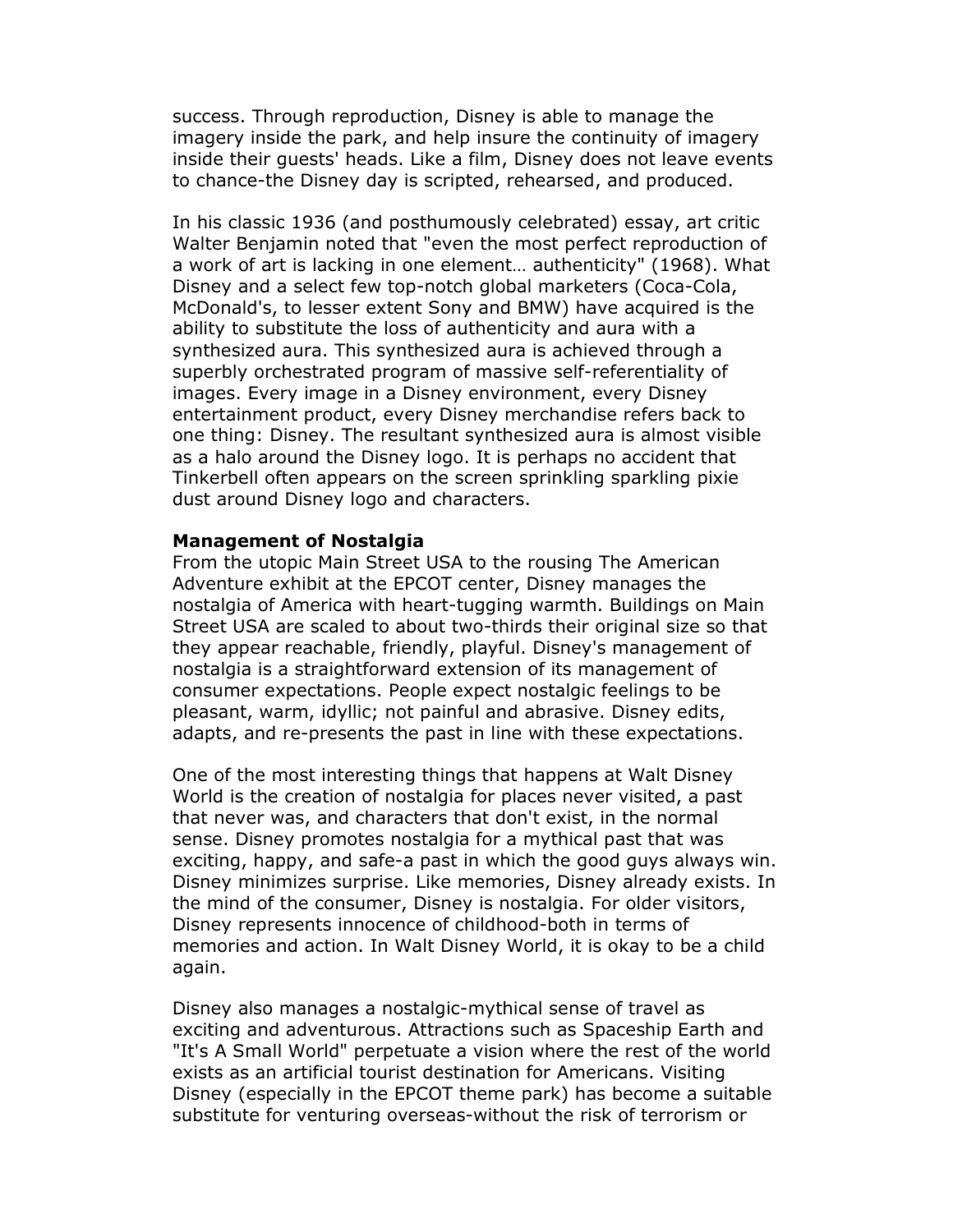the hassle of a different language and currency. Visitors are offered a chance to create memories visiting places encapsulated within the realm of Disney. Culture becomes food, dress, and facts about each country: "Each showcase is wrapped in its sensory envelope, consistently themed from its national muzak and street shows to the accents and costumes of its staff" (Fjellman 1992). Through its thriving nostalgia business, Disney has been able to create positive memories about a staggering array of themes, all in the service of building customer connection to Disney-a relationship building "retroscape" (cf. Brown, Hirschman and Maclaren 2000).

It is not just through the sanitized management of history that Disney caters to nostalgia. Nearly six decades of Disney animation and four decades of Disney theme parks have made Disney itself an object of nostalgia. The hand-painted "cels" of early Disney animation films have been promoted as collectibles, and some of them can fetch several thousand dollars. Like Coca-Cola and other iconic brands, Disney has taken a rightful place of pride in America's commercial pantheon.

Whereas Disney has mastered the art of managing nostalgia for the American visitor, there is a risk that in a fast-changing, technologydriven age, nostalgia can become dated and uninteresting. Nostalgia can turn into quaintness, which could degenerate into apathy and boredom. Aware of this risk, Disney is investing in technology-aided pseudo-new mythology such as the computermade movie Toy Story.

#### CAUTIONS AND CRITIQUES

So-have you made your reservations yet? If Disney is this good at managing consumer expectations, what's the problem? What could possibly be wrong with meeting customer needs so successfully? Well, even the world of Disney has villains-and Disney's rise has not escaped criticism. Ironically, for an organization which has cornered the image market, much of the negative discourse on Disney focuses on the image of Disney-American, imperial, all-knowing (e.g., Giroux 1999; Kline 1995; Kunster 1993). Other critiques concern the environmental damage Disney has done to Florida, the de-humanizing false environment they have created within their parks, the influence Disney has on children, and the gap between the Disney environment and real, lived environment that most of us dwell in on a daily basis. We sort Disney doubts into three categories: (1) overconsumption; (2) influence and control over children; and (3) historical misuse and misappropriation

#### Overconsumption

Consumption has become one of the leading cultural institutions (see Firat 2001). Disney's potent combination of tourism and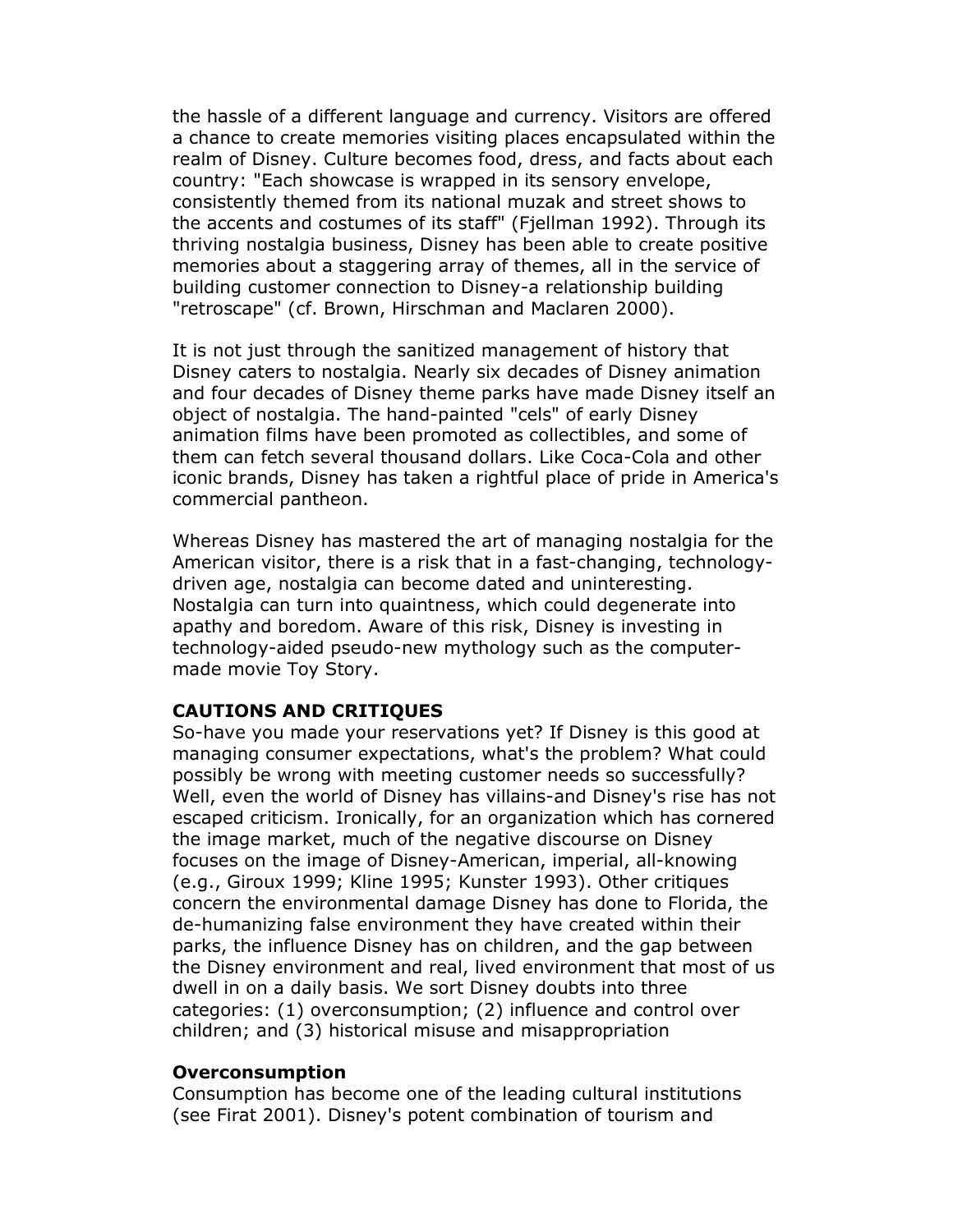consumption has exerted a profound influence on urban planning, architecture, and retailing (see, for example, Dunlop 1996). As cultural geographer Richard Sennett remarks: "The spaces full of people in the modern city are either spaces limited to and carefully orchestrating consumption, like the shopping mall, or spaces limited to and carefully orchestrating the experience of tourism" (1990). The wonderful world of Disney is woefully wound up with spending money - to enter the parks, for refreshments, and for the essential souvenirs. Critics view Disney as an overpriced shopping mall with a captive audience. More broadly, some see globalization in Disneyesque terms. Sociologist Zygmunt Bauman compares consumers to tourists- they are both "sensation-seekers and collectors of experiences; their relationship to the world is primarily aesthetic; they perceive the world as a food for sensibility-a matrix of possible experiences…" (Bauman 1998:94). He suggests that globalization is organized around touristic dreams and desires, a logic influenced by Disney.

### Children as Consumers

Educational theorist Henry Giroux complains that Disney creates children as consuming subjects-learning to participate in a consuming world via early experience in Disney theme parks. Furthermore, he points to the leading role that Disney-along with other media conglomerates-play in providing us with prepackaged images of fun, frolic, and festivity. He worries that Disney has colonized childhood (Giroux 1994, 1999). Giroux's analysis of Disney also points to historical concerns about how Disney constructs and represents history-in its parks, on film, in mass media:

Disney's power and its reach into popular culture combine an insouciant playfulness and the fantastic possibility of making childhood dreams come true-yet only through the reproduction of strict gender roles, an unexamined nationalism, and a notion of choice that is attached to the proliferation of commodities (Giroux 1994).

Children, however, aren't the only ones who learn-actively and unconsciously-from Disney. The "educating" mission of Disney extends to older ages as well.

#### History and Disney

Much of the criticism of Disney concerns its politics and the cultural signification of Disney imagery: the whitewashed history, the feigned innocence, the caricaturing of cultures, and the implied or overt imperialism. Disney's appeal to nostalgia, in particular, is subject to scathing attack: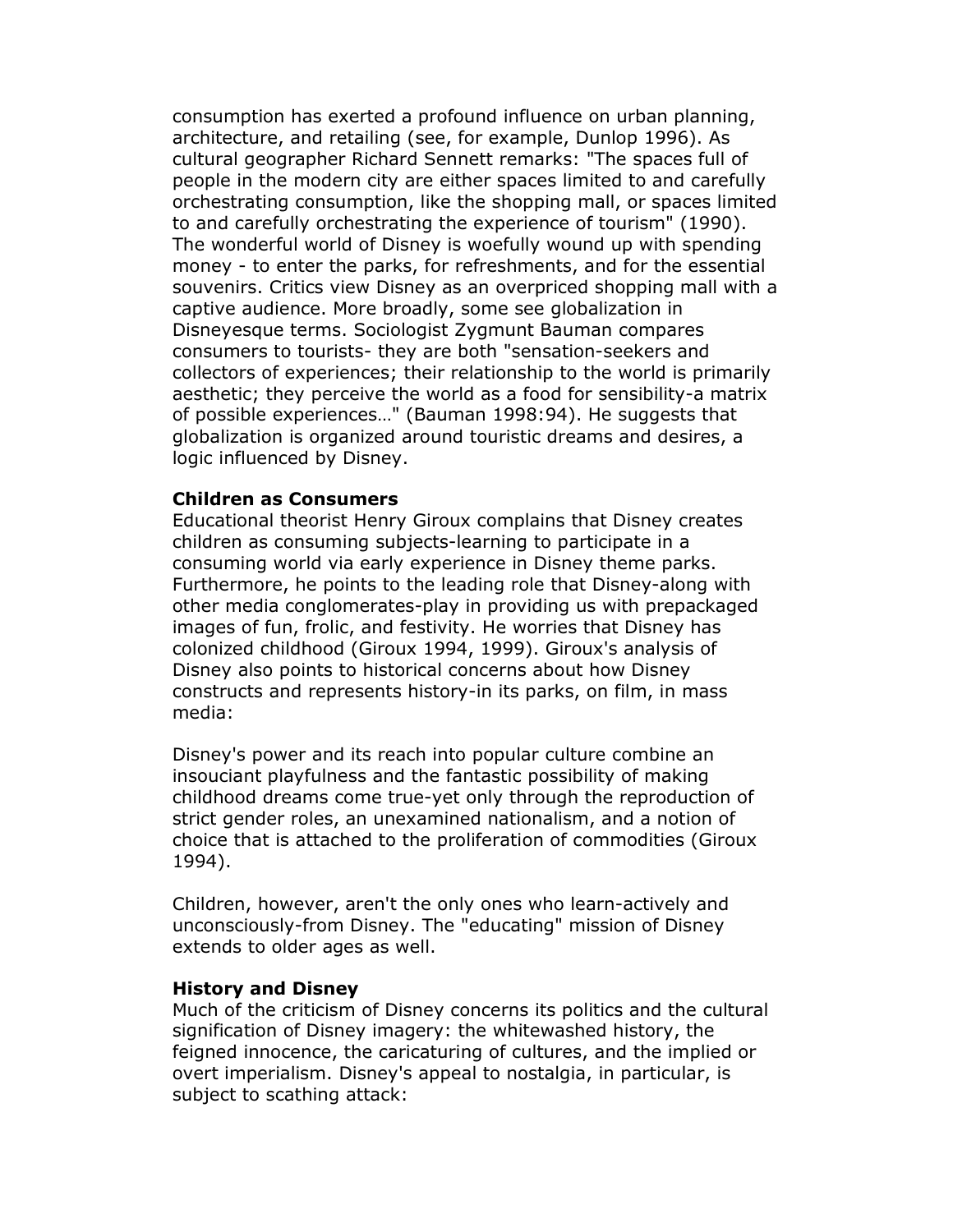the Disney Company has become synonymous with a notion of innocence which aggressively rewrites the historical and collective identity of the American past… Innocence in Disney's world becomes the ideological vehicle through which history is both rewritten and purged of its seamy side. In this case, innocence becomes important as an ideological construct less through its appeal to nostalgia, stylized consumption, or a unified notion of national identity than it does as a marker for recognizing the past as a terrain of pedagogical and ideological struggle. The Disney Company is not ignorant of history; it reinvents it as a pedagogical and political tool to serve its own interests, authority, and power (Giroux 1999).

It is important to realize that Disney parks present a lot of historyyet it is a highly restricted view that subtly reinforces notions of progress, prosperity, and American pride. Main Street USA, which shows a U.S. small-town street - described in Disney's marketing terms "as it should have been" - promotes a vision that is xenophobic and stereotypical. Here, as in the rest of the parks, there are few references -except for the dolls that represent Africa, India, Russia, and other places-to the rest of the world outside the U.S. (Fjellman 1992).

Disney also receives criticism from the political right. The conservative Southern Baptist Convention (SBC) made just such a charge in June 1996. Citing the Disney corporate policy of providing health benefits to companions of gay employees, SBC and some of its fundamentalist churches initiated a boycott of Disney. To many of these conservatives, Disney, the American icon, had let them down. "It's a feeling of betrayal." according to Ron Boswell, pastor of a Southern Baptist church in Richmond, Virginia, "In one generation we lost something very real and good and moral and ethical" (quoted in Kelly 1996). What the critics from the left and the right miss is that Disney's only reality is its own - it is a commercial, simulated, self-referential hyperreality that will keep adapting to the changing times. Marketing appeals work best if "consumers cannot hold their attention, or focus their desire on any object for long; if they are impatient, impetuous, and restive, and above all easily excitable and equally losing interest" (Bauman 1998).

# IN CONCLUSION

What is the Disney fan to do? Should one carry a cautionary consumer guide into the park? Does the fact that Disney misappropriates history destroy the wonder of their elaborate tableaus? Does understanding how scripted the consumer experience is ruin the experience? We hope not. We conclude that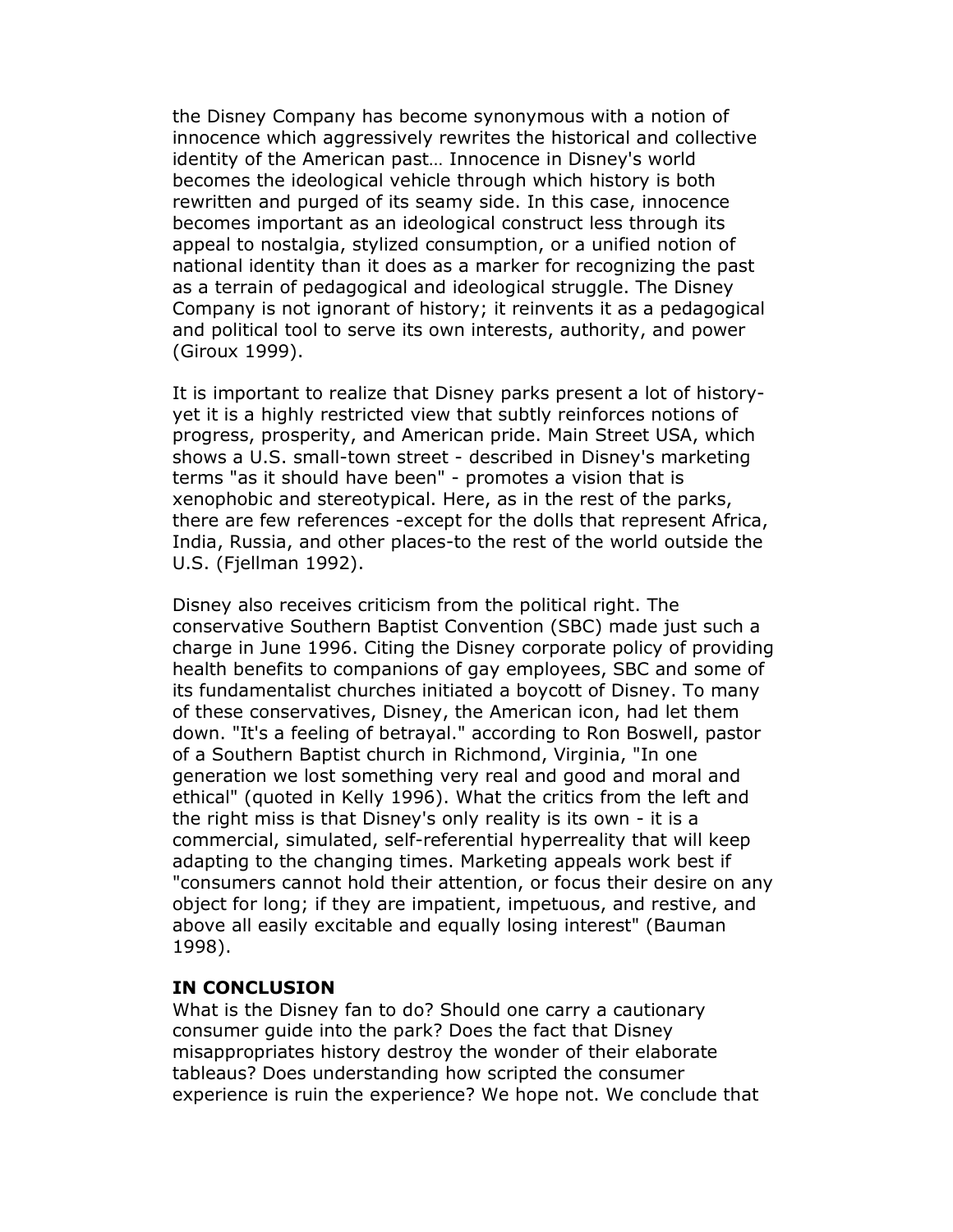Disney has managed to create an ideology that assumes that reality is subsumed by fantasy-a notion that the keys to the Magic Kingdom can be purchased at the gate. This is the world of the simulacrum, where the spectacle of consumption threatens to supersede and undermine the everyday world (cf. Debord 1994). Yet consumers flock to Disney parks, and Disney logic has permeated the annals of corporate strategy. We believe that critical reflection of Disney's success offers consumers insight into global processes of acceleration and spectacularization. Furthermore, understanding how Disney manages the consumer experience, and how Disney has influences our imagination is the first step to a more powerful consumer choice process-resistant reaction.

One unexpected implication of Disney's success may be to make consumers dissatisfied with products and experiences that do not deliver a magical experience. If fantasy is the ultimate consumer goal, where does that leave our notions of "reality"? Have we reached the point where interacting with media characters within an artificial environment is preferable to our "normal" lives? Disneyland's Main Street USA attraction is a fascinating glimpse into a world that is increasingly segregated into the Disneys and the Disney-nots-a place where consumers can mingle safely in an environment that barely resembles the downtown Los Angeles of the riots, of dirt, of crime. The success of this strategy has not escaped the attention of competitors. Leading up to the entrance of the Universal Studios theme park in Hollywood is City Walk, a simulation of a Los Angeles street (not a small-town, Midwestern Main Street) minus the city's perils. While some social critics fume, consumers love it. In the future, consumers may remove themselves entirely from these locations through interactivity, Disneyesque consumption, and virtual reality. It is going to be a very, very brave new world. Where does that leave the needs of social interaction, consuming as communing, and community building? What would Mickey do? Is the answer in Tomorrowland?

#### References

Baudrilland, Jean (1988), Selected Writings [Mark Poster, ed], Stanford, CA: Stanford University Press. Bauman, Zygmunt. (1998), Globalization: The Human Consequences, Cambridge: Polity. Benjamin, Walter (1968), "The Work of Art in the Age of Mechanical Reproduction", in Illuminations, Essays and Reflections by Walter Benjamin, edited by Hannah Arendt, New York: Schocken. Brown, Stephen, Elizabeth C. Hirschman, and Pauline Maclaran (2000), "Presenting the Past: On Marketing's Re-production Orientation," in Stephen Brown and Anthony Patterson, eds.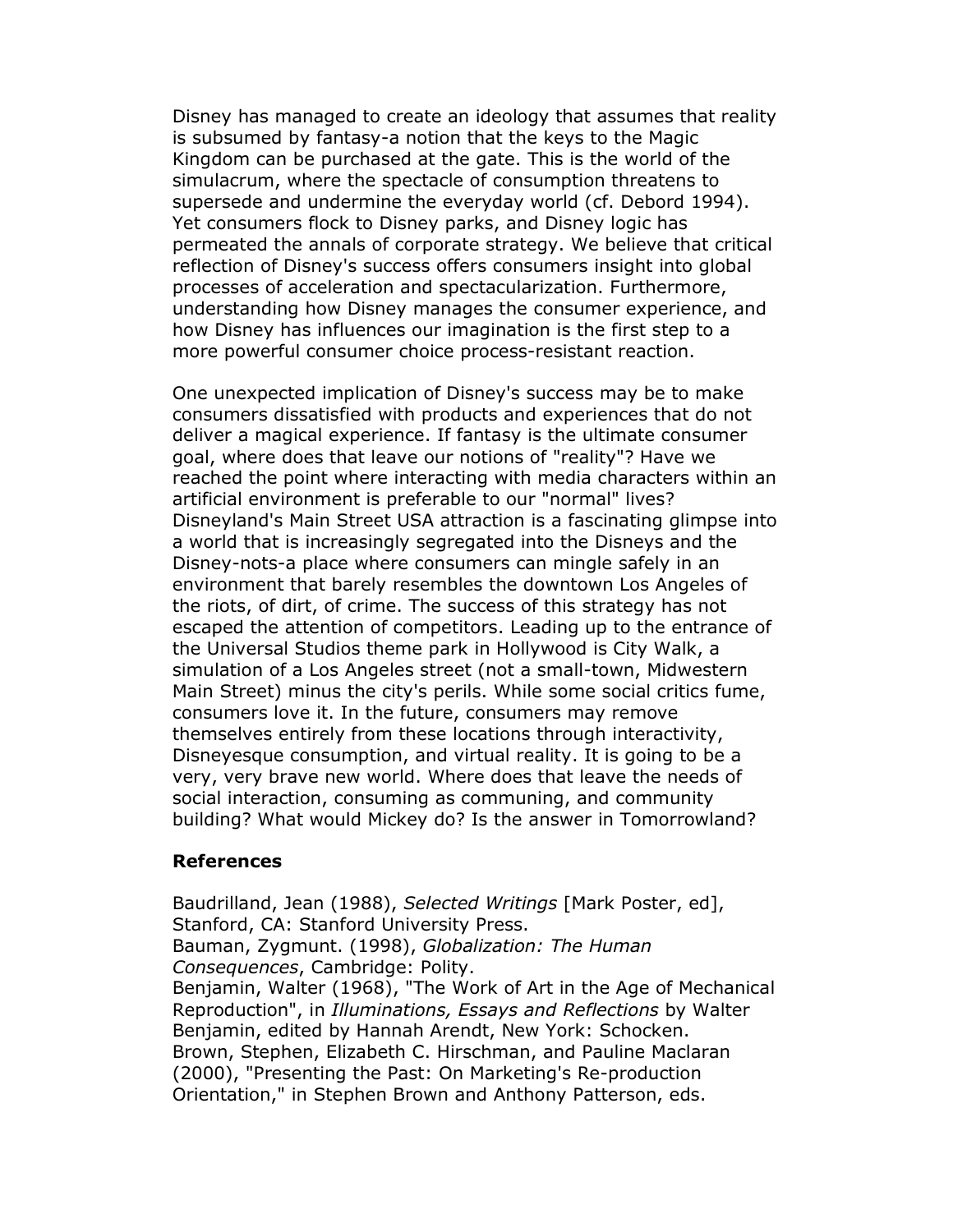Imaging Marketing: Art, Aesthetics and the Avant-Garde, London and New York: Routledge, 145-192.

Davenport, Thomas H. and John C. Beck (2001), The Attention Economy: Understanding the New Currency of Business, Boston: Harvard Business School Press.

Debord, Guy (1994), The Society of the Spectacle, trans. by Donald Nicholson-Smith, New York: Zone Books.

Desmond, J. (1999), Staging Tourism: Bodies on Display from Waikiki to Sea World, Chicago: University of Chicago Press.

Dunlop, Beth (1996), Building a Dream: The Art of Disney Architecture, New York: Abrams.

Firat, Fuat A. (2001), "Consumer Research For (The Benefit Of) Consumers," Journal of Research for Consumers, 1 (May), http://www.jrconsumers.com/

Fjellman, Stephen M. (1992), Vinyl Leaves: Walt Disney World and America, Boulder, CO: Westview.

Giroux, Henry A. (1994), "Politics and Innocence in the Wonderful World of Disney", in Disturbing Pleasures: Learning Popular Culture, New York: Routledge.

Giroux, Henry A. (1999), The Mouse that Roared: Disney and the End of Innocence, Lanham, MD: Rowman & Littlefield.

Holt, Douglas B. (1995), "How Consumers Consume: A Typology of Consumption Practices", Journal of Consumer Research, 22 (June), 1-16.

Kaplan, Stephen and Rachel Kaplan (1982), Cognition and Environment, New York: Praeger.

Kelly, Katy (1996), "Southern Baptists aim at Disney's liberalism", USA Today, June 19, D2.

Kline, Stephen (1995), "The Play of the Market: On the Internationalization of Children's Culture", Theory, Culture & Society, 12 (May), 103-130,

Kunster, James Howard (1993), The Geography of Nowhere: The Rise and Decline of America's Man-Made Landscape, New York: Simon & Schuster.

Laing, Jonathan R. (1996), "Fantasy Land", Barron's, September 16, 29-33.

Lewis, Michael and Debbi Lacey (1997), The Cheapskate's Unauthorized Guide to Walt Disney World: Time-Saving Techniques and the Best Values in Lodging, Food, and Shopping, New York: Citadel Press.

Löfgren, Orvar (1999), On Holiday: A History of Vacationing, Berkeley: University of California Press.

Pelton, Robert Young (2000), The World's Most Dangerous Places, 4th edn. New York: Harper Resource.

Peñaloza, Lisa (1999), 'Just Doing It: a visual ethnographic study of spectacular consumption behavior at Nike Town,' Consumption, Markets and Culture, 2 (4), 337-400.